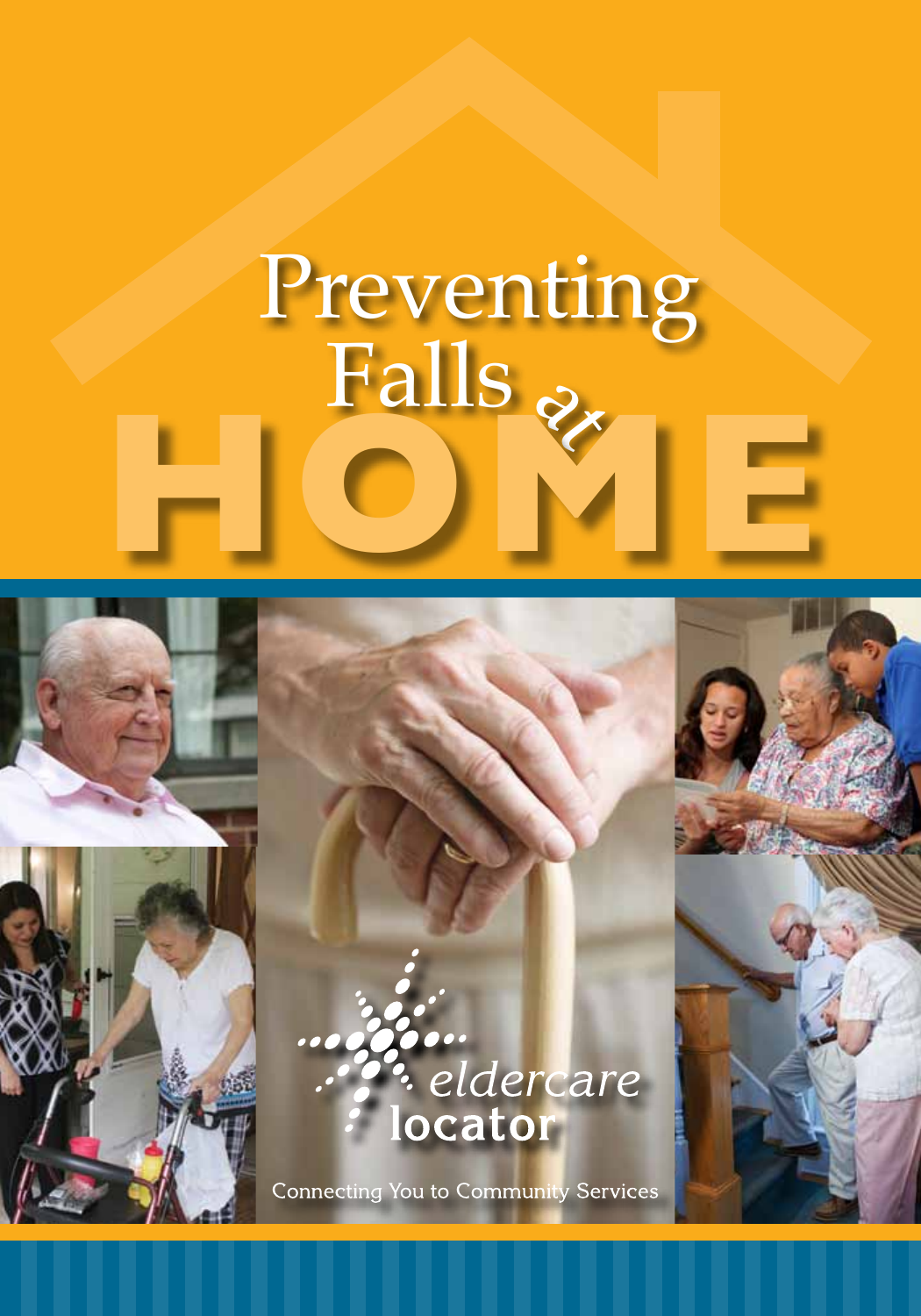

# **IF YOU WANT TO STAY IN YOUR OWN HOME FOR AS LONG AS POSSIBLE. . .**

You certainly do not want to fall and risk an injury. Most serious falls occur in and around the home, and can be life-changing. To help maintain your independence, it's important to understand the ways you can protect yourself from falls. Some simple precautions can ensure safety and reduce your risk of falling at home.

Have you done a safety check in your own home recently? This brochure will help you understand what to do to help prevent falls around your home, empowering you to live independently as long as possible. Several organizations can assist you in learning about falls prevention in your home, such as your local **Area Agency on Aging, Aging and Disability Resource Center** and **Title VI Native American aging program**. Contact the **Eldercare Locator** at **800.677.1116** or **www.eldercare.gov** to identify these resources in your area.

If you are a low-income homeowner who cannot afford to make necessary changes to your home, there may be a **Rebuilding Together** affiliate near you that can help; go to **www.rebuildingtogether.org** to learn about repairs and modifications to your home and Rebuilding Together's affiliates.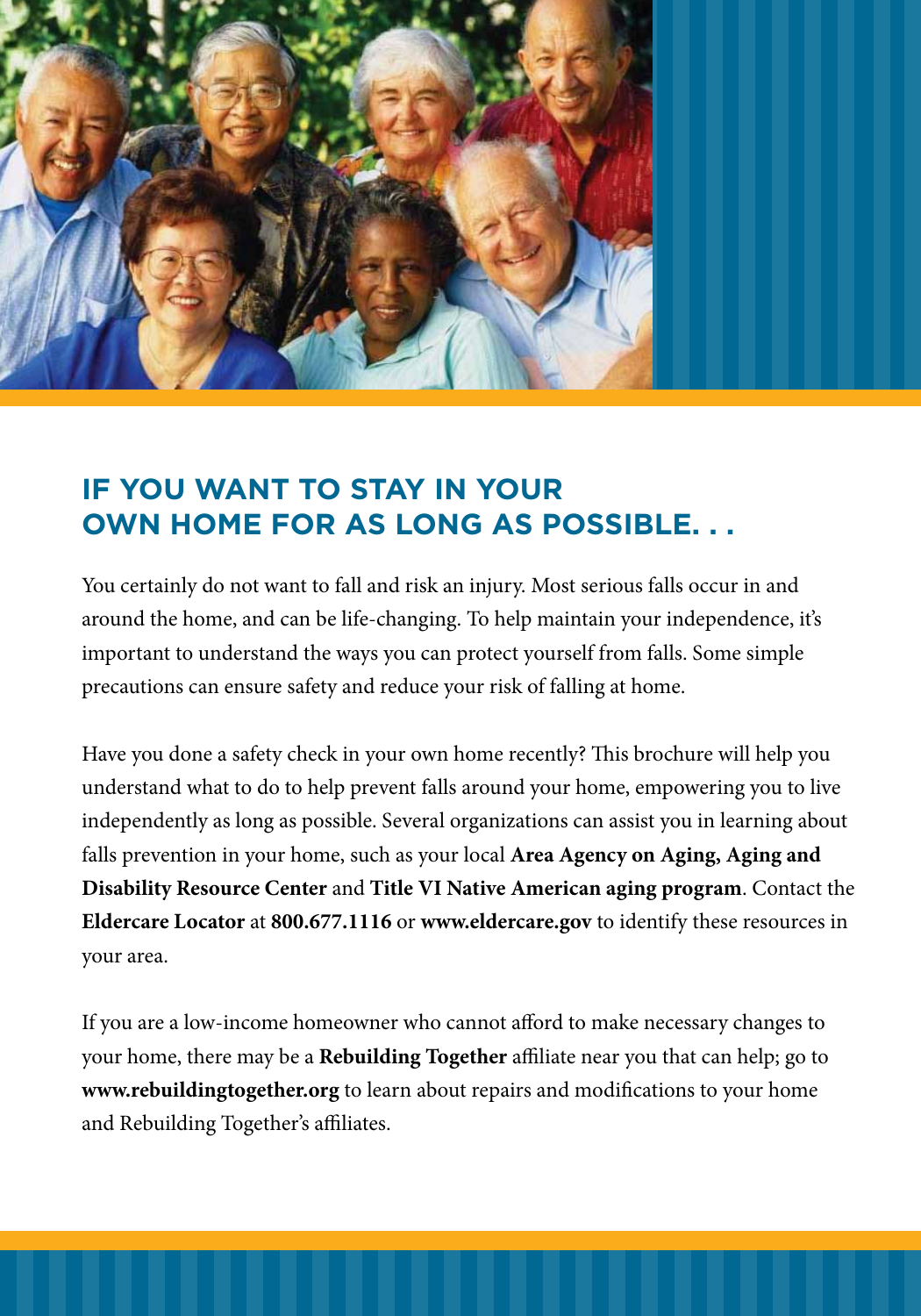# **A CHECKLIST FOR A CHECKLIST FOR PREVENTING FALLS IN YOUR HOME PREVENTING FALLS IN YOUR HOME**

#### **Stairways**

- $\sqrt{3}$  Make sure all handrails are not broken and are securely fastened.
- $\checkmark$  Both sides of the steps should have handrails.

## **Floors and rugs**

- $\checkmark$  Make sure all floor boards are even and rugs, including area rugs, are secured to the floor with tacks, non-skid pads or double-sided tape.
- $\angle$  Use non-skid floor wax.

### **Bathroom**

- $\checkmark$  Be sure that you can move safely in bathroom area, and in and out of the tub or shower.
- $\checkmark$  Remove soap build-up in tub or shower on a regular basis.
- $\checkmark$  Place non-slip strips in bath/shower.
- $\checkmark$  Install adjustable height shower heads.
- $\checkmark$  Mount grab bars at the toilet, bath and shower on walls with secure reinforcements, to prevent the bars from coming loose.
- Secure bath mats with non-slip, double-sided rug tape.

# **Kitchen**

- $\checkmark$  Items that you use frequently, such as dishes and food items, should be easy to reach.
- $\checkmark$  If you have to use a step stool, make sure that it has a bar at the top to hold on to.

# **Lighting**

- $\checkmark$  Place nightlights in hallways, bedrooms, bathrooms and stairways.
- $\checkmark$  Install light switches at the top and bottom of stairs.
- 3 Place a lamp (and telephone) near your bed.
- $\checkmark$  Keep lighting uniform in each room and add lighting to dark spaces.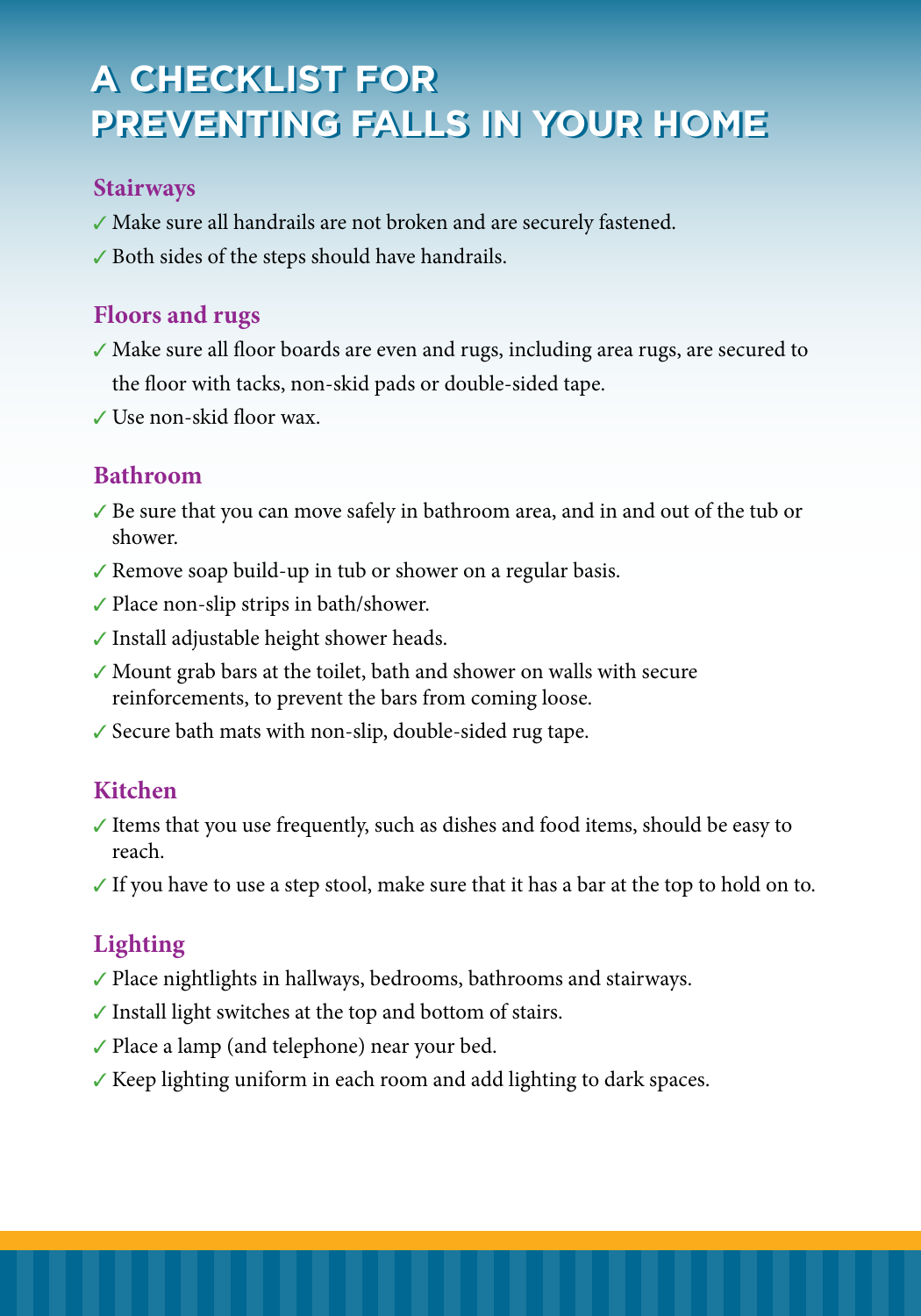

#### **All Rooms**

- $\checkmark$  Check whether hallways and rooms have obstacles to safe movement.
- $\checkmark$  Move newspapers, boxes, electrical and phone cords, plants, and furniture out of traffic areas.
- √ Store clothing, bed coverings, and other household items where you can reach them comfortably.

### **Outside of your home**

- $\checkmark$  Repair holes and uneven joints on walkways.
- Arrange to have leaves, snow, and ice removed from stairs and walkways. Use salt or sand throughout the winter months.
- $\checkmark$  Make sure outside lighting is working in entryways and other walk areas.
- $\checkmark$  Check that handrails are not broken and are securely fastened. Both sides of steps should have handrails.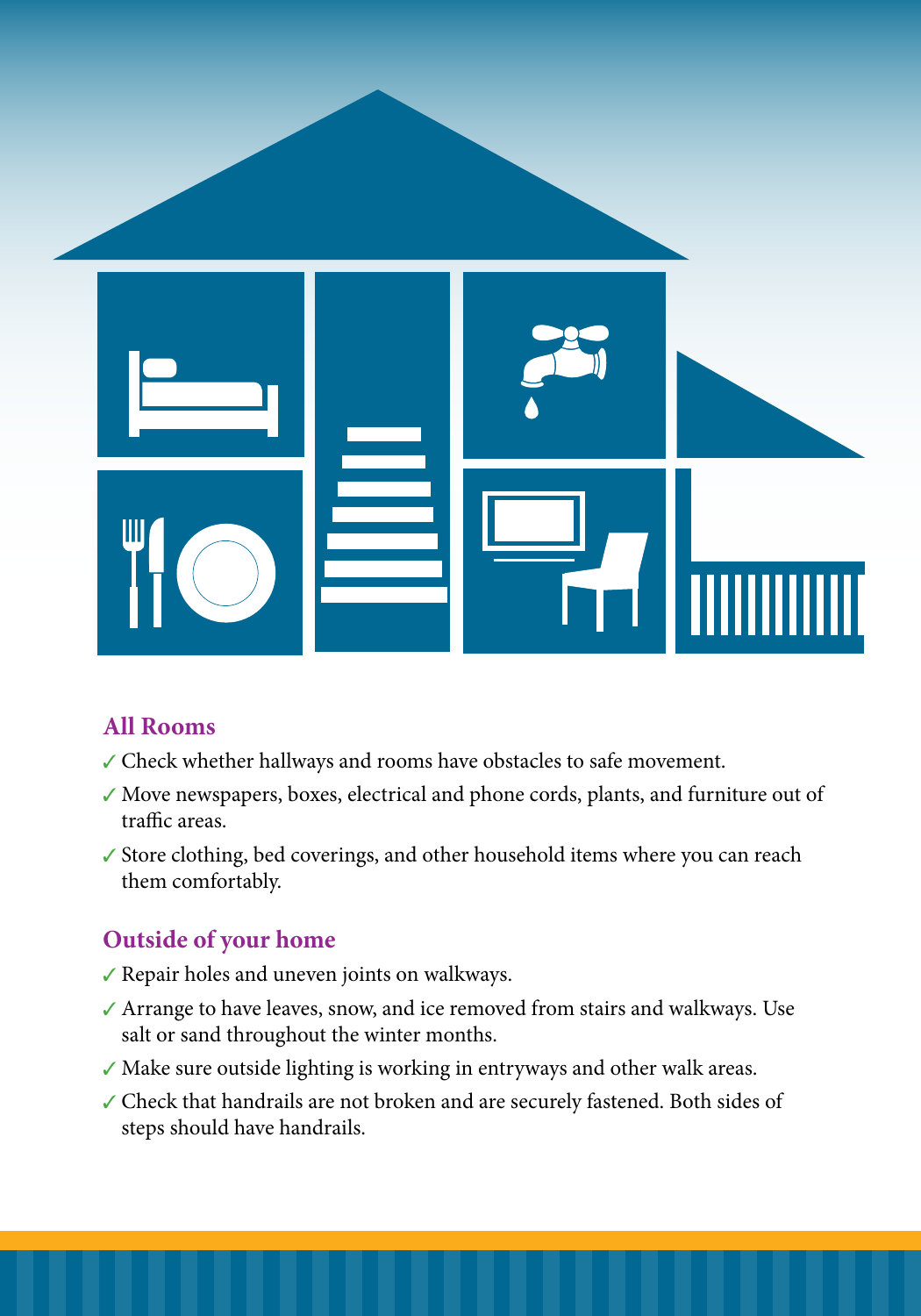

# **OTHER ESSENTIAL STEPS FOR PROTECTING YOURSELF AGAINST FALLS**

Assessing your home to identify fall hazards and making the necessary changes to prevent them are significant steps. It's also very important to:

- l Ask your physician or pharmacist about the effects of the prescription and non-prescription medications you are taking. Some medications can cause dizziness or light-headedness that can lead to falls. As people age, the effects of medications may change.
- Be sure to have your eyes checked every year. Vision problems can cause falls.
- $\bullet$  Check with your physician about the physical activity and exercise appropriate for you. Stay as physically active as you can. Exercise helps to prevent falls, especially activities that enhance balance and coordination.
- l Be careful in choosing shoes as they can cause you to trip. The soles should be non-slip and not too thick.